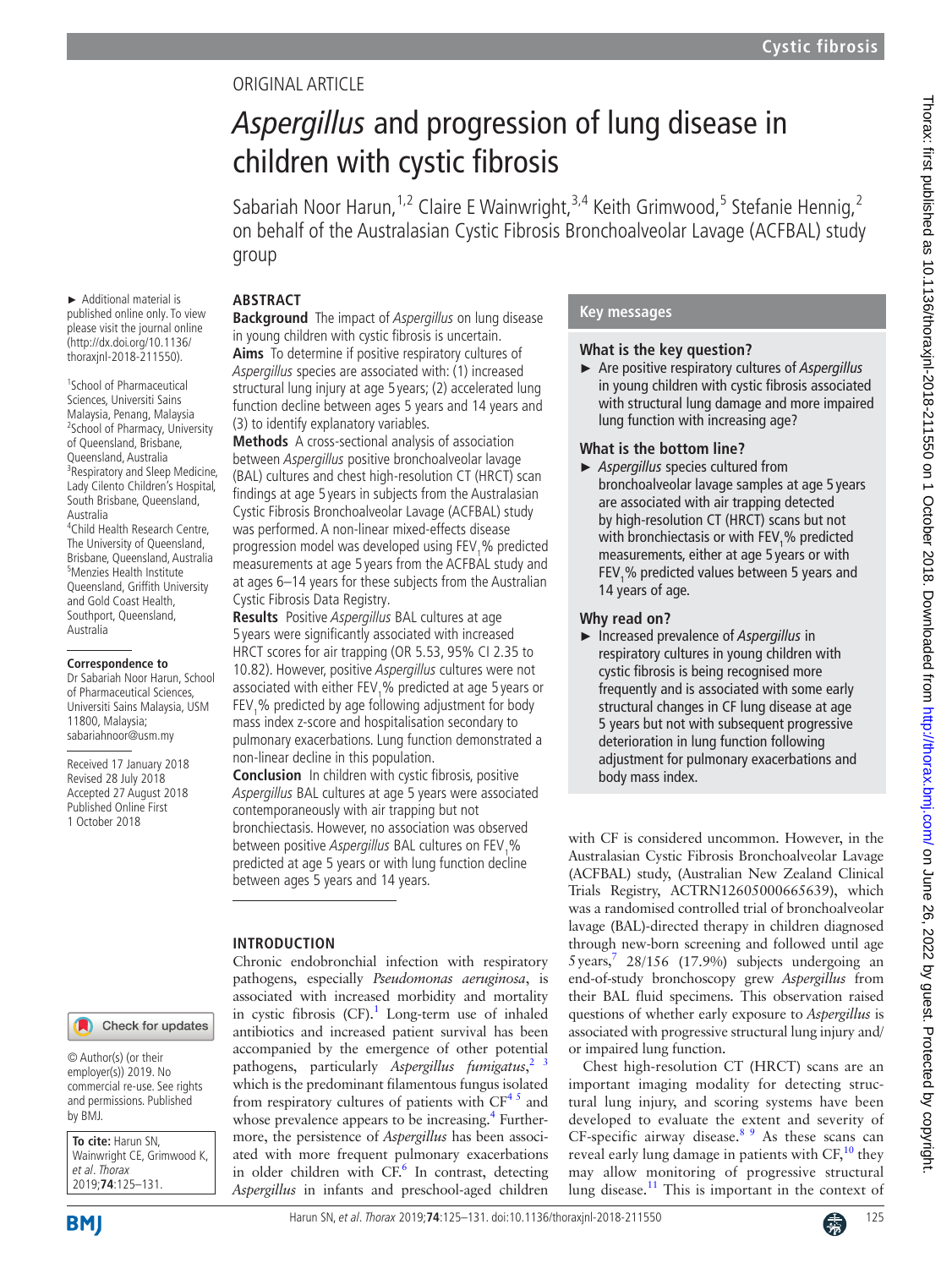the current study as there are recognised associations between more severe bronchiectasis in adults with CF and having positive sputum cultures for *Aspergillus*, [12](#page-6-8) as well as impaired lung function in children aged  $>5$  years and exhibiting persistently positive *A. fumigatus* respiratory cultures.<sup>13</sup> Longitudinal lung function data addressing the influence of *Aspergillus* on CF lung function, however, are limited $14$  and show inconclusive evidence of accelerated pulmonary decline.<sup>[6 15](#page-6-3)</sup> It therefore remains uncertain whether *Aspergillus* is a marker or an independent cause of accelerated CF lung disease.

To further explore the possible role of *Aspergillus* in early CF lung disease, we were able to take advantage of data from 156 subjects in the ACFBAL study, which included longitudinal data available on BAL specimens from 80 children randomised to the BAL arm of the trial. Additional longitudinal data were also accessed from the Follow-up ACFBAL (CF FAB) study (ACTRN12613000778785), which at the time of the current study involved 79/156 (50.6%) children from the original study cohort. Our study aimed to determine associations between: (1) *Aspergillus* and structural CF lung disease at age 5years using chest HRCT scan data; (2) *Aspergillus* in the first 5years of life cultured from BAL fluid, and any time afterwards cultured from either sputum or BAL fluid, and lung function changes with increasing age using a non-linear mixed-effects model; and (3) potential explanatory variables for accelerating lung function decline in children with CF aged between 5 years and 14 years. We hypothesised that: (1) having positive *Aspergillus* cultures at age 5years would be associated with more severe structural lung damage at this age and (2) positive *Aspergillus* cultures in early childhood would be associated with impaired lung function at age 5years and with accelerated decline in lung function later childhood.

#### **Methods**

#### **Subjects, study design and data collection**

The ACFBAL study recruited infants detected by new-born screening and possessing classic CF features from eight centres in Australia and New Zealand.<sup>[7](#page-6-4)</sup> Subjects were randomised to either a BAL-directed therapy arm or a standard care arm where clinical judgement and oropharyngeal swabs helped guide treatment of pulmonary exacerbations in the first 5 years of life. Children in the BAL-directed therapy arm had a BAL at baseline before age 6 months, during hospitalisation for an exacerbation, with any positive oropharyngeal culture for *P. aeruginosa* and after any *P. aeruginosa* eradication therapy. All ACFBAL participants underwent an elective end-of-study BAL at 5 years of age. Data on *Aspergillus* species from BAL cultures, subject characteristics and clinical information from birth until age 5 years were collected from all children completing the ACFBAL study. At age 5 years, all children underwent HRCT scan and spirometry assessment. Standard methods were used for BAL and HRCT scan protocols, while spirometry was performed according to American Thoracic Society criteria.<sup>[16](#page-6-11)</sup>  $FEV<sub>1</sub>$  percentage predicted values were calculated using the global lung function initiative equations.[17](#page-6-12) Respiratory pathogens were cultured in selective and non-selective media and identified by standard microbiological techniques (see online [supplementary text](https://dx.doi.org/10.1136/thoraxjnl-2018-211550) for details).<sup>[18](#page-6-13)</sup>

Data from 5years of age were obtained from the Australian CF Data Registry (ACFDR) for 79 subjects who participated in the ACFBAL study and who had been recruited subsequently into the CF FAB study at the time of this analysis. ACFDR data collected from consented subjects included FEV<sub>1</sub>% predicted

measurements, BAL and sputum culture data and clinical information from birth until their current age.

#### **HRCT scans**

Chest HRCT scans performed at age 5years as part of the ACFBAL study were evaluated using a validated Brody-II score.[7](#page-6-4) Evidence of structural lung disease was measured by the total HRCT score, reported as a percentage of the maximum possible total score of 234 points. The HRCT score was divided into five components: air trapping, mucous plugging, airway wall thickening, parenchymal disease and bronchiectasis. The lowest point score of every component was 0 indicating absence of structural lung abnormalities. The maximal point scores were: air trapping: 18, mucous plugging: 36, airway wall thickening: 54, parenchymal disease: 54 and bronchiectasis: 72, indicating maximal abnormalities. All points were reported as percentages of the maximum total score. The distribution of abnormalities on HRCT scans have been reported previously.<sup>7</sup> HRCT abnormalities were mostly mild and only air trapping had a broad distribution. All HRCT component were categorised as present (score  $>0\%$ ) or absent (score=0%).<sup>[7](#page-6-4)</sup>

# **Lung function**

 $FEV<sub>1</sub>$  (L) measurements at 5 years of age were obtained from the ACFBAL study and from the ACFDR for ages 6–14 years. These were transformed into the percentage predicted values using the global lung function reference equation.<sup>17</sup>  $FEV<sub>1</sub>$  measurements from the ACFDR database were encounter based. All available FEV<sub>1</sub>% predicted measurements for each child were included.

# **Positive Aspergillus cultures**

Any growth of *Aspergillus* in BAL fluid from ACFBAL study subjects, $\frac{7}{7}$  $\frac{7}{7}$  $\frac{7}{7}$  and their BAL or sputum specimens between ages 6 years and 14 years recorded in the ACFDR database, were defined as positive cultures. Additional positive *Aspergillus* cultures were defined as recurrent detection episodes if the previous respiratory specimen had not grown the fungus.

# **Analysis**

#### Cross-sectional analysis

The influence of having positive *Aspergillus* BAL cultures at age 5years on HRCT scan evidence of underlying structural lung disease at this time point was assessed with the following as potential explanatory variables. These included categorical variables of sex, meconium ileus at birth, *P. aeruginosa* BAL cultures  $>10^3$  colony-forming units (cfu)/mL at age 5 years and *Staphylococcus aureus* BAL cultures  $>10^3$  cfu/mL at baseline. Continuous covariates included body mass index (BMI) z-score at age 5years, number of hospitalisations secondary to pulmonary exacerbation in the first 5years of life, cumulative dosage (mg) of drugs (inhaled and intravenous tobramycin) received prior to their HRCT scans and maximum and minimum annual temperatures in their geographic region of birth  $(0^C)$ . Structural lung disease was identified using chest HRCT component scores independently. A logistic regression analysis was used for all HRCT score components using SPSS software with p value <0.05 considered significant. The multivariable model was evaluated with a non-parametric bootstrap (n=1000) (see online [supplementary text](https://dx.doi.org/10.1136/thoraxjnl-2018-211550) for details).

# Longitudinal analysis

This evaluated the impact of *Aspergillus* on lung function changes with increasing age. Initially a linear and non-linear mixed-effect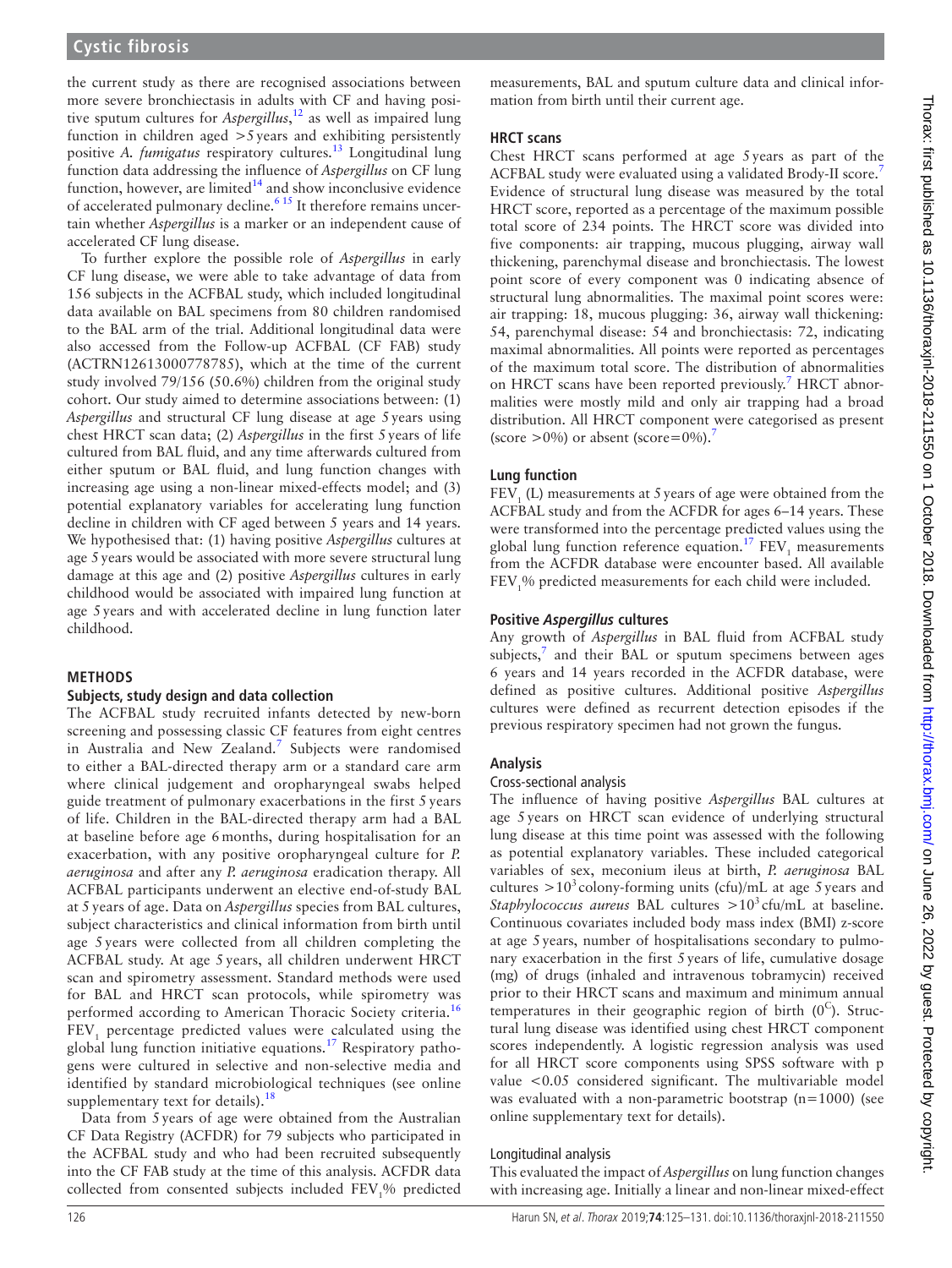Ξ

<span id="page-2-0"></span>

| Table 1 Characteristics of children with CF who completed the ACFBAL study and from whom BAL ( $n=156$ ) and HRCT ( $n=155$ ) data were available |
|---------------------------------------------------------------------------------------------------------------------------------------------------|
| and of the subgroup of children who provided additional clinical, microbiological and lung function data beyond 5 years of age ( $n=79$ )         |

| Characteristics                                                                     | Median (IQR) or<br>number of children in each category (%) |                          | P value $<$ 0.05 |
|-------------------------------------------------------------------------------------|------------------------------------------------------------|--------------------------|------------------|
|                                                                                     | $n = 156$                                                  | $n = 79$                 |                  |
| Female                                                                              | 77 (49.4)                                                  | 37 (46.8)                | 0.89             |
| Number of children with meconium ileus at birth                                     | 32 (20.5)                                                  | 17(21.3)                 | 0.87             |
| Pancreatic insufficiency at age 5 years                                             | 149 (95.5)                                                 | 75 (94.9)                | 1.00             |
| BMI z-score at age 5 years                                                          | $0.15$ (-0.39 to 0.56)                                     | $0.01$ (-0.56 to 0.47)   | 0.39             |
| BAL study arm in ACFBAL                                                             | 80 (51.2)                                                  | 42 (53.2)                | 0.45             |
| Site involved in ACFBAL study                                                       |                                                            |                          |                  |
| <b>New Zealand</b>                                                                  | 31 (19.9)                                                  | 3(3.8)                   | 0.001            |
| <b>New South Wales</b>                                                              | 32 (20.5)                                                  | 22 (27.8)                | 0.14             |
| Queensland                                                                          | 56 (35.9)                                                  | 37 (46.8)                | 0.03             |
| South Australia                                                                     | 3(1.9)                                                     | 0(0.0)                   | 0.55             |
| Victoria                                                                            | 33 (21.1)                                                  | 13 (16.4)                | 0.39             |
| <b>Australian Capital Territory</b>                                                 | 1(0.64)                                                    | 1(1.3)                   | 1.00             |
| Age at end-of-study BAL                                                             | $5.05(4.99 - 5.13)$                                        | $5.06(5.02 - 5.16)$      | 0.79             |
| Positive Aspergillus BAL culture (any growth) at end-of-study BAL                   | 28 (17.9)                                                  | 14 (17.7)                | 1.00             |
| A. fumigatus                                                                        | 25 (16.0)                                                  | 12(15.2)                 |                  |
| A. terreus                                                                          | 2(1.3)                                                     | 2(2.5)                   |                  |
| A. niger                                                                            | 1(0.64)                                                    | 0(0.0)                   |                  |
| Received itraconazole during the first 5 years of life                              | 13(8.3)                                                    | 6(7.6)                   | 0.82             |
| <i>Pseudomonas aeruginosa</i> infection ( $\geq 10^3$ cfu/mL) in BAL at age 5 years | 17 (10.9)                                                  | 14(17.7)                 | 0.16             |
| Staphylococcus aureus BAL infection ( $\geq 10^3$ cfu/mL) before age 6 months       | 25 (16.0)                                                  | 11 (13.9)                | 0.71             |
| Received oral Staphylococcus aureus prophylaxis before first birthday               | 33 (21.2)                                                  | 22 (27.8)                | 0.42             |
| Cum. intravenous tobramycin dose (mg) not for ET                                    | $0.00(0.0 - 2003.8)$                                       | 200.0 (0.0-2057.5)       | 0.34             |
| Cum. intravenous tobramycin (mg) for ET                                             | 755.0 (0.0-2897.5)                                         | 1910.0 (0.0-3557.5)      | 0.81             |
| Cum. inh. tobramycin (mg) for ET                                                    | 33 000.00 (0.0-65 400)                                     | 34 2000 (0.0 - 68 400)   | 0.66             |
| Cum. intravenous and inh. tobramycin (mg) for ET                                    | 32 225.00 (0.0-69 037.9)                                   | 36 000.00 (0.0-72 745.0) | 0.65             |
| Cum. macrolide (mg)                                                                 | $0.0(0.0 - 108.8)$                                         | $0.0(0.0-0.0)$           | 0.59             |
| Cum. gentamicin (mg)                                                                | $0.0(0.0 - 74.3)$                                          | $0.0(0.0 - 65.0)$        | 0.44             |
| Number of hospitalisations secondary to PE                                          | $13(9-16)$                                                 | $12(10-15.5)$            | 0.72             |
| Max. temperature (°C)                                                               | 24.8 (21.6-28.1)                                           | 24.1 (21.6-26.5)         | 0.15             |
| Min. temperature $(^{\circ}C)$                                                      | $11.6(8.8 - 14.9)$                                         | $12.2(9.5-15.4)$         | 0.02             |
| Interleukin-8 (ng/mL) in BAL at age 5 years                                         | $2.59(0.67 - 7.42)$                                        | 2.11 (0.52-10.26)        | 0.61             |
| <b>Bronchiectasis</b>                                                               | 87 (55.8)                                                  | 38 (48.1)                | 0.41             |
| Airway wall thickening                                                              | 46 (29.5)                                                  | 21 (26.6)                | 1.00             |
| Parenchymal disease                                                                 | 90 (57.7)                                                  | 41 (51.9)                | 0.58             |
| <b>Mucous plugging</b>                                                              | 64 (41.0)                                                  | 30 (38.0)                | 0.89             |
| Air trapping                                                                        | 70 (44.9)                                                  | 36 (45.6)                | 0.58             |

\*Number of scans of sufficient quality that were able to receive a score.

ACFBAL, Australasian Cystic Fibrosis Bronchoalveolar Lavage; BAL, bronchoalveolar lavage; BMI, body mass index; cfu, colony-forming units; cum., cumulative dosage (mg) of drugs prior to chest HRCT scan; ET, *P. aeruginosa* eradication therapy received prior to 5 years of age; HRCT, high-resolution CT; inh, inhaled tobramycin; IQR, interquartile range; max. temperature, maximum annual temperature of geographic area at birth (°C); min. temperature, minimum annual temperature of geographic area at birth (°C); n, number of children contributing data; OP, oropharyngeal; PE, pulmonary exacerbation requiring hospitalisation from birth until age 5 years.

model describing lung function changes over time, quantified by  $FEV<sub>1</sub>$ % predicted, was developed using NONMEMV.7.4.<sup>[19](#page-6-14)</sup> Structural model parameter estimates, between-subject variability (BSV) and residual unexplained variability were obtained by first-order conditional estimation with interaction.

The non-linear structural model was represented by a sigmoidal  $E_{\text{max}}$  function, which assumes lung function changes over age to

have a natural maximal and minimal limit $2<sup>0</sup>$  according to equation 1:

$$
FEV_1\% (t) = FEV_1\% \text{ baseline} - \frac{\Delta \max_{\text{FEV}_1} \% \times t^{\gamma}}{t_{50\% \max}^{\gamma} + t^{\gamma}}, \quad \text{Equation}
$$

(1)

where the population average lung function progression over the child's age  $(t)$  in years is determined by the sum of the baseline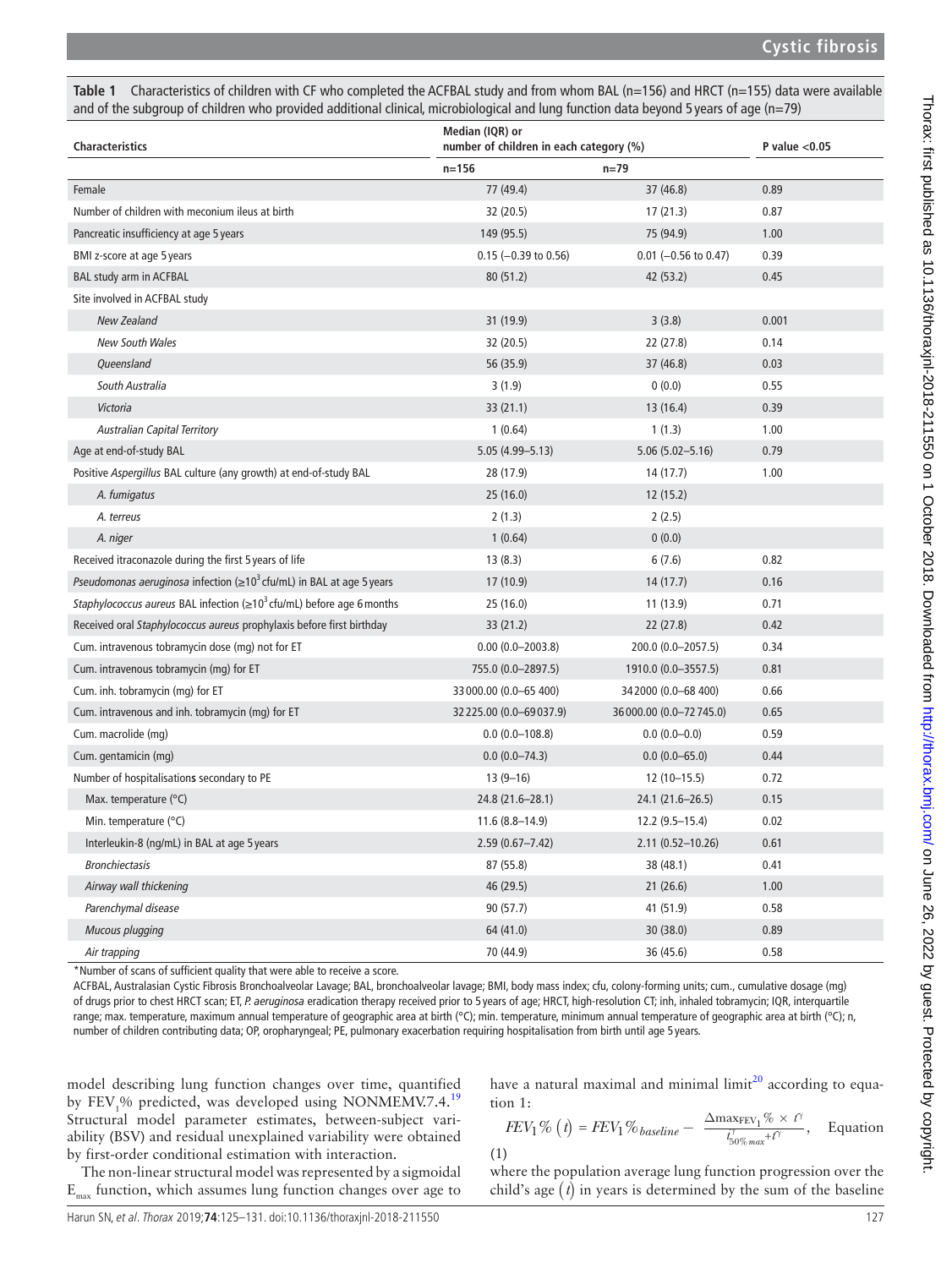FEV1 % predicted at 5 years ( *FEV*1%*baseline*, [ %]) and a recovery function. The recovery function included the typical maximum change in lung function over the subject's lifetime from 5 years until end of life  $(\Delta \text{max}_{FEV_1\%}, [\%])$ , age at which half of the maximal change in lung function occurs  $(t_{50\%\text{max}}$ , [years]) and a Hill coefficient  $(\gamma)$ , which determines the steepness of  $\overrightarrow{FEV}_1$ % predicted changes over age (see online [supplementary text](https://dx.doi.org/10.1136/thoraxjnl-2018-211550) for further details on lung disease progression model building).

As a potential influential factor on CF lung disease progression, recurrent positive *Aspergillus* cultures in BAL fluid in the first 5 years of life were tested on baseline  $FEV<sub>1</sub>$ % predicted at age 5 years (*FEV*1%*baseline*). *Aspergillus* in BAL or sputum cultures between the current and the last  $\text{FEV}_1\%$  predicted measurement at any time from 5 years to 14 years of age on lung function changes were defined as a categorical variable ('yes' or 'no'), and *Aspergillus* was considered as a time-varying factor. The impact of *Aspergillus* in BAL or sputum cultures was evaluated on the rate of lung function decline  $(\alpha)$  in the linear and on  $\triangle max_{FEV_1\%}, [\%], t_{50\%max}, [years]$  and  $\gamma$  in the non-linear structural model.

In addition to positive *Aspergillus* cultures, other explanatory variables, such as chest HRCT scan components scores, BMI z-score, hospitalisation secondary to pulmonary exacerbation and *P. aeruginosa* positive BAL or sputum cultures (see online [supplementary text](https://dx.doi.org/10.1136/thoraxjnl-2018-211550) for details) were also tested on baseline FEV1 % predicted at age 5years (*FEV*1%*baseline*) and lung function changes from 5 years to 14 years of age.

An explanatory factor was retained in the model and defined as a significant influence when the fit of the model to the data improved and if biologically plausible. The improvement in the fit was measured by a decrease in the objective function value (OFV) generated by NONMEM. The difference in OFV between two hierarchical models is approximately *X*<sup>2</sup> distributed and can be tested for significance with  $X_{1,0.05}^2 = 3.84$ .<sup>21.22</sup> Stepwise inclusion of explanatory factor analysis was performed for both structural models. The impact of the significant explanatory factors in both final models was explored via graphics in Rstudio.<sup>[23](#page-6-17)</sup> Model selection and evaluation was further supported using goodness-of-fit plots, prediction and variance-corrected visual predictive checks<sup>[24](#page-6-18)</sup> and a non-parametric bootstrap ( $n=1000$ ).<sup>[25](#page-6-19)</sup>

# **Results**

The clinical characteristics of the 156 subjects who completed the ACFBAL study and had HRCT and BAL data available at age 5years are shown in [table](#page-2-0) 1. Also shown in [table](#page-2-0) 1 are the characteristics of the subgroup of 79 children who, up until the age of 14years, provided clinical and microbiological data from birth and lung function data from 5years of age. Other than for their distribution across the different sites, the subgroup was representative of the original study cohort. In the BAL-directed arm of the ACFBAL study, 36 children had one or more positive *Aspergillus* cultures in BAL fluid cultures during the first 5years of life (online [supplementary figure E1\)](https://dx.doi.org/10.1136/thoraxjnl-2018-211550).

#### **Aspergillus and lung structure at age 5years**

At 5 years of age, 28/156 (17.9%) patients had positive BAL cultures for *Aspergillus* at completion of the ACFBAL study (online [supplementary table E1](https://dx.doi.org/10.1136/thoraxjnl-2018-211550)), and 155 chest HRCT scans were available for scoring. Distributions of total chest HRCT scores in children with and without positive *Aspergillus* BAL cultures at age 5 years are shown in online [supplementary figure](https://dx.doi.org/10.1136/thoraxjnl-2018-211550)  [E2.](https://dx.doi.org/10.1136/thoraxjnl-2018-211550) Children with positive *Aspergillus* BAL cultures at 5years of <span id="page-3-0"></span>**Table 2** Longitudinal data for subjects consented into the study from age 6 years to 14 years with data obtained from the ACFBAL and ACFDR databases (n=79)

|                                                                               | Median (IQR) or number of<br>children in each category (%) |
|-------------------------------------------------------------------------------|------------------------------------------------------------|
| Age (years)                                                                   | $9.1(7.6 - 10.8)$                                          |
| Duration of follow-up per patient (years)                                     | $8.5(7.8-8.8)$                                             |
| Total number of FEV <sub>1</sub> % predicted measurements                     | 2651                                                       |
| Number of FEV,% predicted measurements per<br>child                           | $33(23-43)$                                                |
| Total number of cultures per child                                            | $30(20-46)$                                                |
| Number of sputum cultures per child                                           | 28.5 (19.0-43.0)                                           |
| Number of BAL cultures per child                                              | $1.7(1.0-2.0)$                                             |
| Number of cultures per child per year                                         | $4.2(2.9-5.1)$                                             |
| Total number of positive Aspergillus cultures per<br>child per year           | $2.7(0.0-3.3)$                                             |
| Total number of positive Aspergillus cultures per<br>total cultures per child | $0.62(0.0-4.0)$                                            |
| Number of years with positive Aspergillus<br>cultures                         | $2.4(0.0 - 2.0)$                                           |
| Number of children with positive Aspergillus<br>cultures                      | 42 (53.2)                                                  |
| Number of children who never had positive<br>Aspergillus culture              | 37 (46.8)                                                  |
| Number of children who had only one positive<br>Aspergillus culture           | 16 (20.3)                                                  |
| Number of children who had recurrent positive<br>Aspergillus culture          | 26 (32.9)                                                  |

ACFBAL, Australasian Cystic Fibrosis Bronchoalveolar Lavage study; ACFDR,

Australian Cystic Fibrosis Data Registry; BAL, bronchoalveolar lavage; n, number of children contributing data.

age had an increased probability of HRCT scores for air trapping (OR=5.53 (95% CI 2.35 to 10.85)). After adjusting for prior intravenous, inhaled and oral antibiotic exposure, and interleukin-8 values ≥250ng/mL, positive *Aspergillus* cultures in BAL fluid collected at 5years of age remained significantly associated with contemporaneous HRCT scan scores for air trapping. Those with positive *P. aeruginosa* BAL cultures at age 5years had an increased probability of having airway wall thickening and bronchiectasis as shown in the multivariable model in online [supplementary table E2](https://dx.doi.org/10.1136/thoraxjnl-2018-211550).

# **Aspergillus and lung function at age 5years and subsequent lung function progression**

Of the 79 subjects in the ACFBAL study who consented for their ACFDR data to be used, 37 had been in the standard arm and 42 in the BAL-directed therapy arm of the ACFBAL study. Overall, 2651 FEV<sub>1</sub>% predicted measurements were obtained over a median period of 8.0 (IQR: 7–9) years from ages 4.8–14.4 years ([table](#page-3-0) 2). The median (IQR)  $FEV_1\%$  predicted measurement was 88.6% (76.1%-97.5%). The distribution of  $FEV<sub>1</sub>$ % predicted measurements in children with CF included in the analysis is shown in [figure](#page-4-0) 1. At age 5 years, all had a BAL culture result and from 6 years to 14.4 years, 2554 culture results were available, 2414 (94.5%) from sputum and 140 (5.5%) from BAL specimens.

#### Structural lung function progression model

The non-linear structural model provided an improved fit to the data compared with the linear model according to the OFV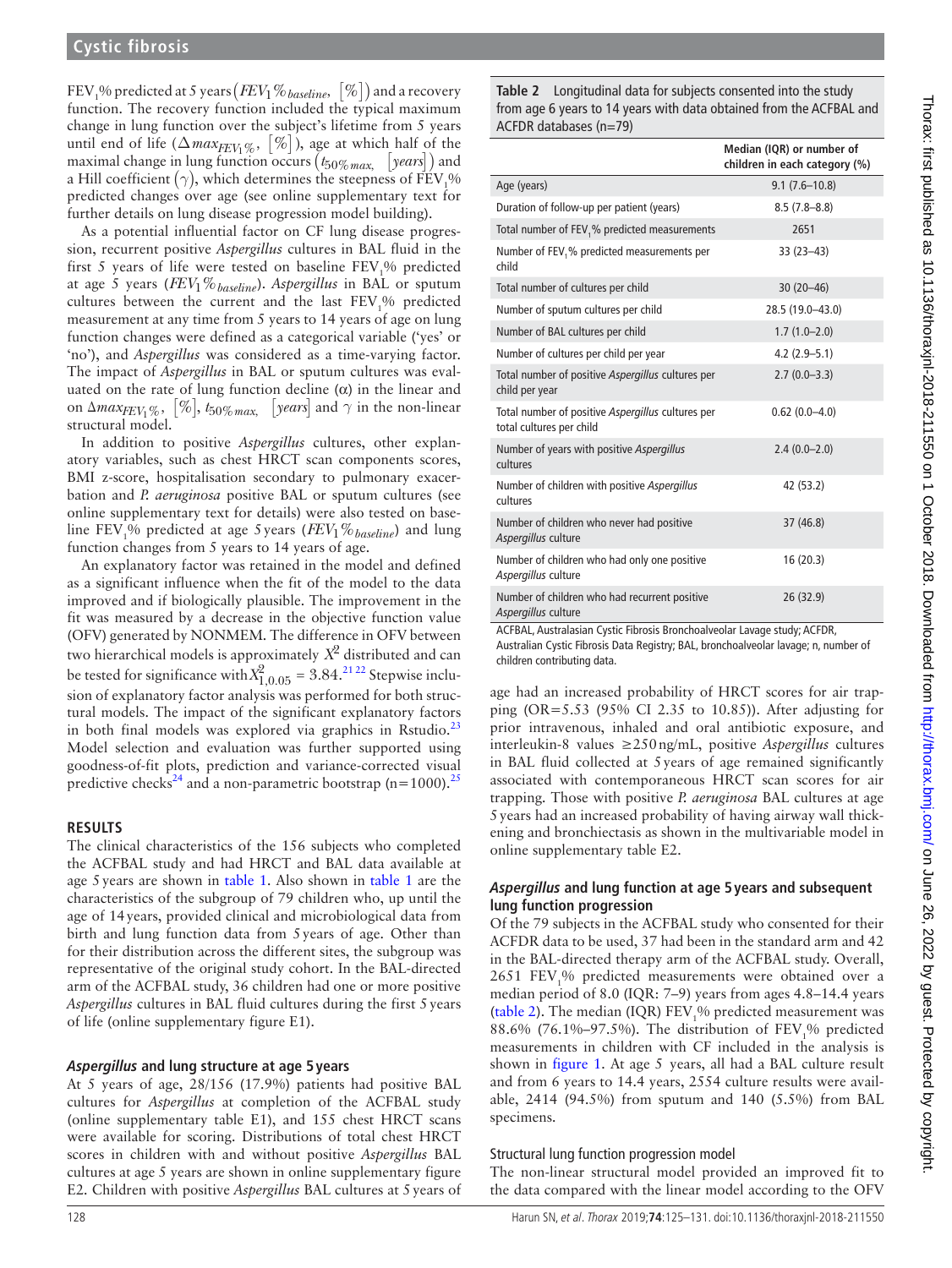

<span id="page-4-0"></span>**Figure 1** (A) FEV<sub>1</sub>% predicted measurements obtained from 79 children included in the longitudinal analysis and (B) age (years) distribution at the time of the FEV $_{\scriptscriptstyle 1}$ % predicted measurements included in the longitudinal analysis of 79 subjects.

 $(\Delta$ OFV=−20.5, p=0.001) and was deemed to be more plausible. Parameter estimates for non-linear progression model of  $\text{FEV}_1\%$ predicted over age are presented in online [supplementary table](https://dx.doi.org/10.1136/thoraxjnl-2018-211550)  [E3.](https://dx.doi.org/10.1136/thoraxjnl-2018-211550) The estimated population average *FEV*1%*baseline* (BSV) estimate was 99.7% (13.3%). The estimated population average age  $t_{50\%max}$  at which 50% of the maximum change in  $\text{FEV}_1$ %predicted from baseline occurred was 8.38 years (BSV 30.0%), which aligned with literature values.<sup>14</sup> The estimated Hill coefficient (BSV) was 3.08 (52.5%), and the BSV for  $\Delta$  *max<sub>FEV</sub>*. was 63.6%. Online [supplementary figure E3](https://dx.doi.org/10.1136/thoraxjnl-2018-211550) shows the prediction and variance corrected visual predictive checks for the non-linear model, which shows a good agreement of the median predicted lung function decline and that of the median observed data. Slightly increased CIs with increasing age were noted, as data points became sparser with increasing age. Online [supple](https://dx.doi.org/10.1136/thoraxjnl-2018-211550)[mentary figure E4](https://dx.doi.org/10.1136/thoraxjnl-2018-211550) provides a visualisation of the data available for the lung function progression study, model evaluation and diagnostic comparisons. Model evaluation plots shown in online [supplementary figure E4](https://dx.doi.org/10.1136/thoraxjnl-2018-211550) all demonstrate good model fit.

# Aspergillus on FEV1 % predicted at age 5 years (*FEV*1%*baseline*)

Having had recurrent or intermittently positive *Aspergillus* BAL cultures in the first 5 years of life did not influence *FEV*1%*baseline*. Inclusion of *Aspergillus* as a potential influential factor did not improve the model fit with ΔOFV=−0.05, p>0.05 (online [supplementary table E4\)](https://dx.doi.org/10.1136/thoraxjnl-2018-211550).

# Aspergillus and  $\textsf{FEV}_1\%$  predicted progression

After other more significant explanatory variables (BMI z-score and hospitalisation secondary to pulmonary exacerbation) were accounted for in the model, having a positive *Aspergillus* culture between a current and a previous FEV<sub>1</sub>% predicted measurement any time between 5 years and 14 years of age did not influence disease progression; ΔOFV=−2.99, p>0.05 (online [supplementary](https://dx.doi.org/10.1136/thoraxjnl-2018-211550)  [table E4](https://dx.doi.org/10.1136/thoraxjnl-2018-211550)).

#### HRCT scan component scores and lung function at age 5 years and lung function progression

Patients with air trapping at age 5 years had an average model predicted reduction in *FEV*1%*baseline* by 4.17 (95% CI 1.1% to 8.9%)  $F_{Airtrapping(severe)_B$ ,  $\Delta$ OFV=−39 at age 5 years compared with peers. HRCT scan scores indicating bronchiectasis, airway wall thickening, parenchymal disease and mucous plugging had

no significant influence on lung function at age 5 years or on subsequent lung function decline.

# **Discussion**

Although adults with CF and *Aspergillus* in their sputum have more severe bronchiectasis[,12](#page-6-8) in this study positive *Aspergillus* in BAL cultures at age 5years was not associated with bronchiectasis in young children with CF. It is possible that this reflects the mild nature of bronchiectasis and the underlying lung disease in this age group that may have led to bronchiectasis being either missed or even overdiagnosed here. Nevertheless, positive *Aspergillus* BAL cultures at age 5years were associated with an increased probability of air trapping, which in young children with CF correlates with small airways structural lung disease. Moreover, a recent report suggested that air trapping on expiratory chest HRCT scans (also known as mosaic attenuation) may result from both hypoventilation and hypoperfusion, the latter secondary to local low oxygen concentrations and predates irreversible structural lung injury, $^{26}$ while another found air trapping predicted the development of bronchiectasis[.27](#page-6-21) It is possible that *Aspergillus* may either have a direct role in early lung injury, manifested by air trapping, or act as a marker for other pathological events, which ultimately lead to irreversible structural airway wall damage and bronchiectasis.

*Aspergillus* had no significant impact on lung function status or decline in our population of children diagnosed with classic CF. We also found no association of having recurrent positive *Aspergillus* cultures with the lung function estimate at age 5 years *FEV*1%*baseline* or with subsequent lung function changes between ages 5 years and 14 years. While *Aspergillus* improved the fit of the model significantly in the first steps of the model building process (see online [supplementary text](https://dx.doi.org/10.1136/thoraxjnl-2018-211550)), the effect of *Aspergillus* diminished throughout the model building process once more significant factors were incorporated in a stepwise manner prior to including *Aspergillus*.

In contrast, we observed air trapping was associated with significantly reduced lung function at age 5years. This suggests that any early structural lung changes resulting in air trapping might predict reduced lung function in young children with CF and extends a previous study in older CF subjects aged 4–19 years showing a correlation between lung function and radio-graphic scores.<sup>[28](#page-6-22)</sup>

Chest HRCT scores are more sensitive than spirometry at detecting early and progressive CF lung disease in children.<sup>[10](#page-6-6)</sup>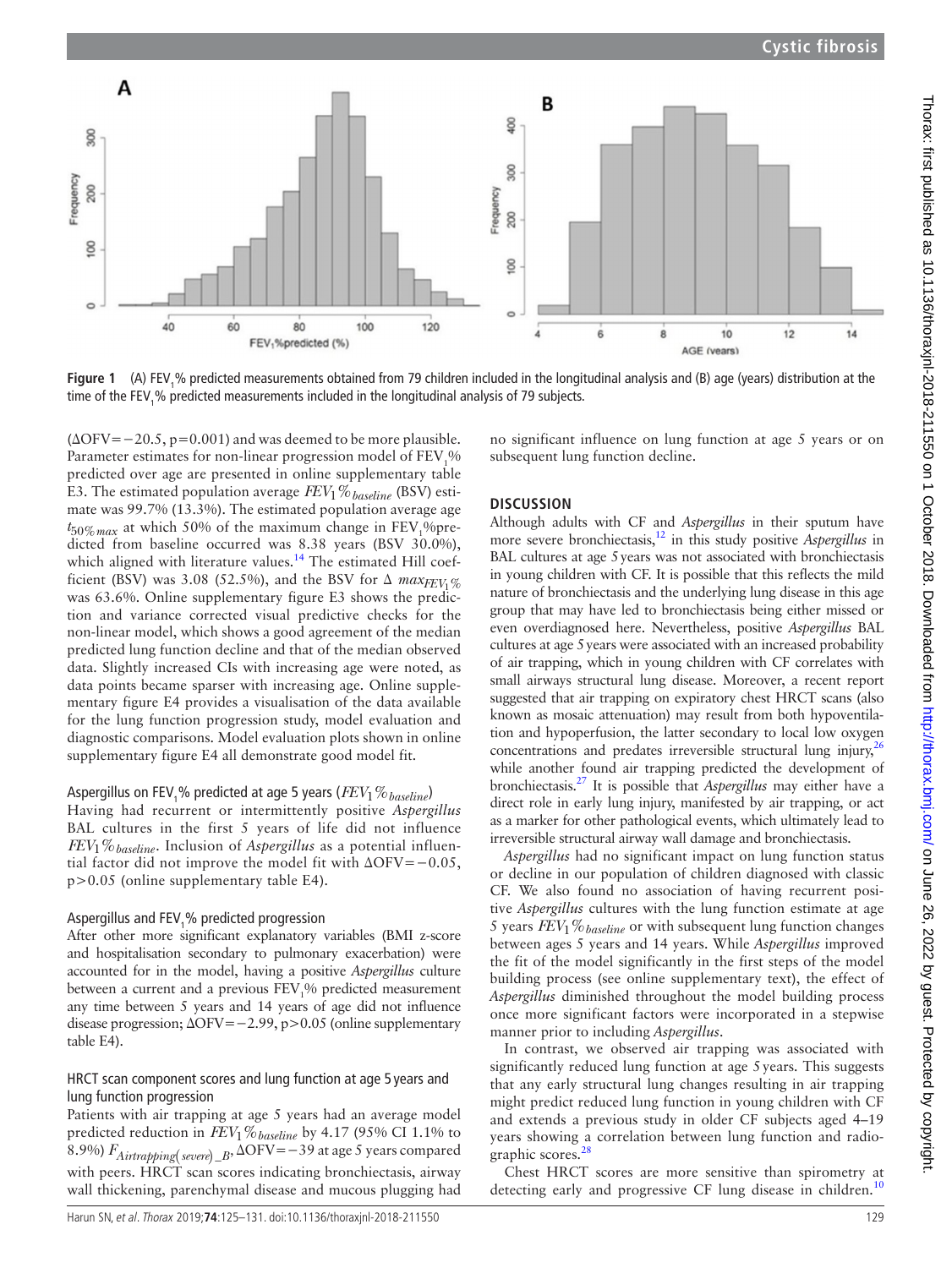# **Cystic fibrosis**

A model describing lung structural changes in children with CF using chest HRCT scans scores over time is warranted to further determine if there is a long-term effect of *Aspergillus* on structural lung injury. Furthermore, the clinical benefit of treating *Aspergillus* in early life may need to be established. In this study, we noted that 13 children received the antifungal agent, itraconazole, in the first 5years of life, although no evidence of allergic bronchopulmonary aspergillosis was seen in this cohort. The effects of this treatment cannot be determined in this study as the numbers are small, and therapeutic drug monitoring was not undertaken systematically, which is essential for the drug in this population.<sup>29</sup> A study of itraconazole in adults with positive respiratory cultures failed to show a beneficial effect, although it was limited by its small size and failure to achieve therapeutic drug concentrations in many of its subjects.<sup>30</sup>

This study does, however, have several limitations that need to be considered.  $\text{FEV}_1$  has low sensitivity for detecting early or mild CF lung disease and more reliable tests are needed to track lung function in this group of patients. $31$  The second cohort was selected from those patients who were consented for the longitudinal follow-up study from the original cohort. However, at the time of our analysis, recruitment for the CF FAB study was incomplete. A dataset of more than 50–100 subjects has been recommended previously $32$  when using a non-linear mixed effects approach to result in precise parameter estimates. Data collection of FEV<sub>1</sub>% predicted from the ACFDR varied between participating centres. Some supplied encounter-based reporting, while others submitted annual reporting of best values. This unbalanced observation of repeated measured data points was accounted for using a non-linear mixed effects approach modelling approach.[33](#page-6-27) Lung function measurements were only available between 5 years and14 years of age and not over the full lifespan of the patients, which limited the ability to estimate  $\Delta max_{FFV_1\%}$ . Instead prior information from a published review<sup>14</sup> was used, and a sensitivity analysis supported using  $40\%$  for  $\Delta max_{FFV_1} \ll 1$ .

Other limitations included only using positive *Aspergillus* BAL cultures in this analysis to test the influence of *Aspergillus* on *FEV*1%*baseline* at age 5 years, which limited the number of patients contributing information and may have reduced the power to include this factor as an explanatory variable.<sup>[34](#page-6-28)</sup> However, for other parts of the analysis, both BAL and sputum culture results were used, as ACFDR data relied mainly upon sputum cultures. Three of the eight sites did not use specific fungal media routinely for CF respiratory specimens, potentially limiting rates of detection. $35$  However, no site bias was found for culturing fungi. The geographic variation observed with subjects consented for CF FAB resulted from delays in obtaining local ethics and site-specific approvals for that particular study. Consequently, adjustment for centre site was made in both the cross-sectional and the longitudinal analyses. Variable data were missing from only three (3.7%) of the follow-up cohort, while dropout secondary to death, lung transplant or loss to follow-up was not considered thus far, as none of these events had occurred in the population at the time of the data collection. Finally, as this was an observational study, causation cannot be inferred. Moreover, whether *Aspergillus* is a cause or a marker for worse lung disease is difficult to determine as risk factors for *Aspergillus* are also associated with worse outcomes in CF. Consequently, this can only be resolved by a randomised controlled trial of antifungal therapy to eradicate *Aspergillus* in children with CF and then to determine if this provides a measurable clinical benefit.

In conclusion, we found positive *Aspergillus* BAL cultures in early childhood were associated with the air trapping but not with bronchiectasis. No association was found between positive

*Aspergillus* BAL cultures in early childhood on lung function at age 5years and lung function decline between 5 years and 14 years of age. A non-linear model best described the non-constant decline in  $\text{FEV}_1^0\%$  predicted over age in children with CF. Nutritional status and hospitalisation secondary to pulmonary exacerbations were found to be the major factors adversely affecting lung function in young patients with CF rather than the presence of *Aspergillus*.

**Acknowledgements** The authors would like to thank Joyce Cheney, Nicholas Gailer and Geoff Sim for their assistance in data extraction from ACFBAL and ACFDR databases. The authors acknowledge the contribution of the Australian Centre of Pharmacometrics with respect to the NONMEM software licence and hardware.

**Collaborators** The following investigators constitute the ACFBAL Study Investigators Group: Claire E Wainwright, Lady Cilento Children's Hospital, Brisbane and The University of Queensland , Brisbane; Keith Grimwood, Griffith University; Joyce Cheney, Lady Cilento Children's Hospital, Brisbane; Narelle George, Pathology Queensland; Colin F Robertson, Royal Children's Hospital, Melbourne; Rosemary Carzino, Murdoch Children's Research Institute, Melbourne; Marj Moodie, Deakin University, Melbourne; David S Armstrong, Monash Medical Centre, Melbourne; Peter J Cooper, The Children's Hospital at Westmead, Sydney; A (James) Martin, Womens & Children's Hospital,Adelaide; Bruce Whitehead, John Hunter Children's Hospital, Newcastle; Catherine A Byrnes, Starship Children's Hospital and University of Auckland, Auckland; Harm A Tiddens, Erasmus MC, Sophia Children's Hospital, Rotterdam, The Netherlands; Nicholas Gailer, B Creative Industries; Katrina Jess, Lady Cilento Children's Hospital ,Brisbane; Peta Yarrow, Lady Cilento Children's Hospital ,Brisbane; Merilyn McArthur, The Children's Hospital at Westmead, Sydney; Sam Forbes, The Children's Hospital at Westmead, Sydney; Hiran Selvadurai, The Children's Hospital at Westmead, Sydney; John Massie, Royal Children's Hospital, Melbourne; Sarath Ranganathan, Royal Children's Hospital, Melbourne; Phil Robinson, Royal Children's Hospital, Melbourne; Jan Tate, Starship Children's Hospital, Auckland; Els Van Der Wiel, Erasmus MC, Sophia Children's Hospital, Rotterdam, the Netherlands.

**Contributors** All authors meet the criteria of authorship. SNH was responsible for collecting and analysing the data and drafting the manuscript. CEW participated in concept development, supported data collection and reviewed and edited the manuscript. KG participated in concept development, reviewed and edited the manuscript. SH participated in concept development, reviewed and supported the analyses and reviewed and edited the manuscript.

Funding The original ACFBAL study was supported by the National Health and Medical Research Council (grants 9937868 and 351541) and the Children's Hospital Foundation Queensland, Australia. The tobramycin inhalation solution and delivery system used throughout the ACFBAL study was supplied by Pathogenesis Corporation, Chiron Corporation and Novartis Pharmaceuticals Inc.

**Competing interests** CW reports grants from Australian National Health and Medical Research Council and non-financial support from Pathogenesis, then Chiron, and then Novartis during the conduct of the ACFBAL study, reports income on a per-patient basis derived from Pharmaceutical Studies – Vertex Pharmaceuticals Inc, Boehringer-Ingelheim and Ablynx NV. Epidemiological research support from GlaxoSmithKline – Analysis of Bronchoalveolar lavage (BAL) fluid from children with respiratory disorders; 2010–2012 Research Grant from Novo Nordisk Pharmaceuticals P/L- CF-IDEA Study; 2012–2013 Other Reimbursement: Vertex Pharmaceuticals Inc. – Consultant on the Vertex Physician Pediatric CF Advisory Board and the Vertex Innovation Awards (VIA) Grants Committee Gilead Sciences, Inc. – AZLI Advisory Board Honorarium 2010 Medscape – Consultation interview regarding CF Studies 2012 Vertex Pharmaceuticals 2013 San Francisco return flight and accommodation as Investigator in Lumacaftor study (104) Vertex Pharmaceuticals 2014 return flight and accommodation + honorarium as invited speaker at European CF Conference, Gothenburg, Sweden Vertex Pharmaceuticals (Australia) 2015 honorarium as speaker at a Vertex sponsored educational meeting series Vertex Pharmaceuticals 2015 Chicago return flight and accommodation as Investigator in Lumacaftor study (109) Vertex Pharmaceuticals (Australia) 2015 honorarium for attendance at Advisory Board meeting at Australasian CF Conference held in Sydney in August; Vertex Pharmaceuticals P/L honorarium to attend the Vertex Steering Committee Meetings re VX15-770-123 Study and to attend the Global Medical Advisory Board Meeting in March 2016. Novartis Pharmaceuticals 2013 return travel and accommodation to give a symposium at European CF Conference in Lisbon Novartis Pharmaceuticals Australia P/L 2013 honorarium to present symposium at Australasian CF Conference in Auckland Novartis Pharmaceuticals 2014 return flight and accommodation + honorarium as invited speaker at National Pediatric Congress in Lebanon Novartis Pharmaceuticals Australia P/L 2015 honorarium to present symposium at Australasian CF Conference in Sydney in August; The University of Miami honorarium for meeting attendance. Thorax honorarium for associate editor duties Q3/Q4 2015 and BMJ honorarium for consulting work in